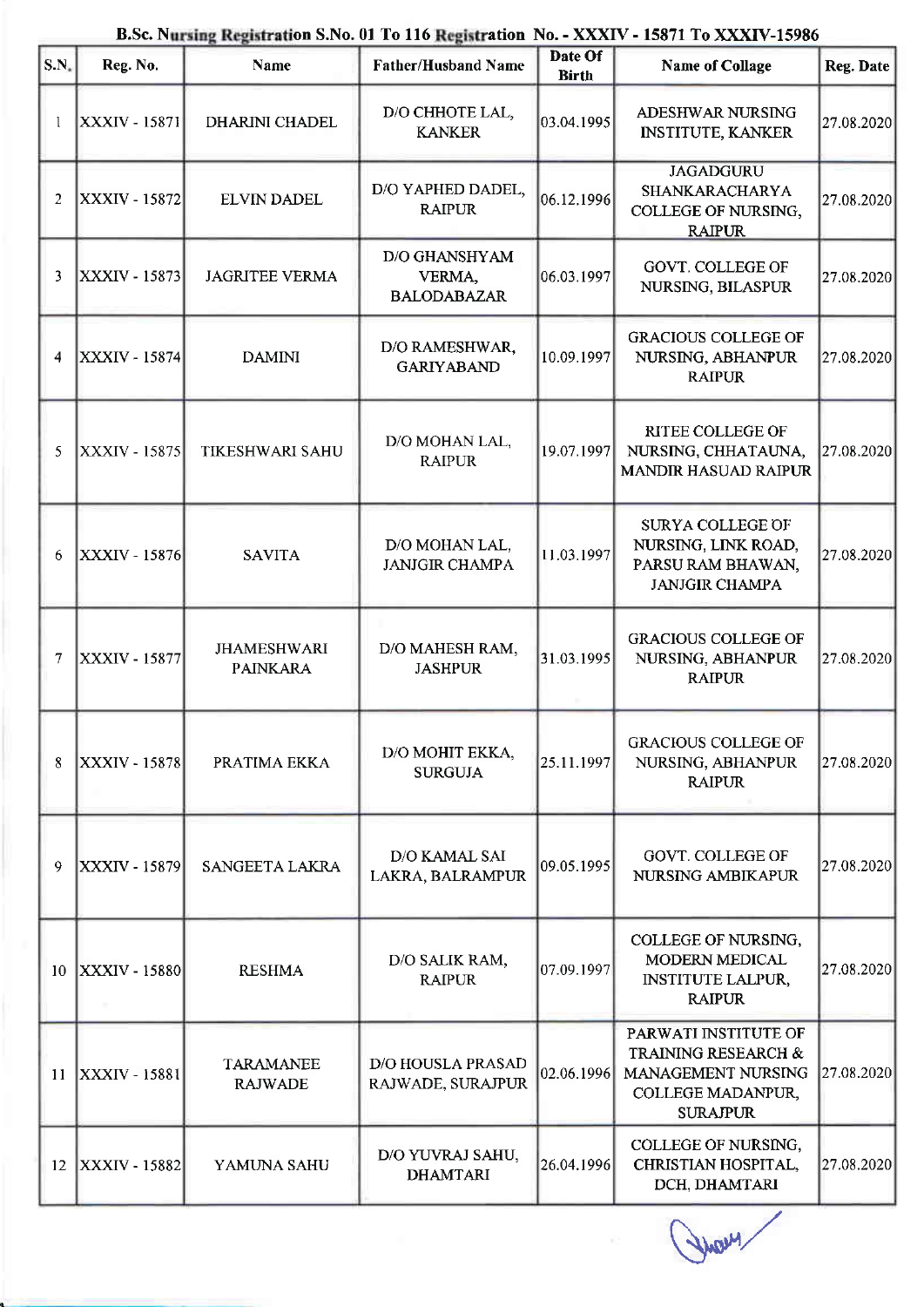| S.N. | Reg. No.             | <b>Name</b>                     | <b>Father/Husband Name</b>                        | Date Of<br><b>Birth</b> | <b>Name of Collage</b>                                                                       | <b>Reg. Date</b> |
|------|----------------------|---------------------------------|---------------------------------------------------|-------------------------|----------------------------------------------------------------------------------------------|------------------|
| 13   | XXXIV - 15883        | <b>GEETA KUMBHKAR</b>           | D/O BIHARI LAL<br><b>KUMBHKAR</b>                 | 22.10.1996              | <b>SURYA COLLEGE OF</b><br>NURSING, LINK ROAD,<br>PARSU RAM BHAWAN,<br><b>JANJGIR CHAMPA</b> | 27.08.2020       |
| 14   | $ XXXIV - 15884 $    | <b>URVASHI</b>                  | D/O YADAW RAM,<br><b>DHAMTARI</b>                 | 21.09.1997              | COLLEGE OF NURSING,<br>CHRISTIAN HOSPITAL,<br>DCH, DHAMTARI                                  | 27.08.2020       |
| 15   | XXXIV - 15885        | PRAGATI KOSRE                   | D/O MOOLCHAND<br>KOSRE, DURG                      |                         | <b>BHARAT INSTITUTE OF</b><br>04.03.1998 NURSING, DALLIRAJHARA 27.08.2020<br><b>BALOD</b>    |                  |
| 16   | <b>XXXIV - 15886</b> | <b>MANISHA</b>                  | D/O LALIT KUMAR,<br><b>MAHASAMUND</b>             | 11.02.1997              | PRATIBHA INSTITUTE OF<br>NURSING MOWA, RAIPUR                                                | 27.08.2020       |
| 17   | <b>XXXIV - 15887</b> | <b>DIVYA</b>                    | <b>D/O DHUNESHWAR</b><br>RAM, DURG                | 28.12.1996              | CHHATTISGARH NURSING<br>COLLEGE, RISALI, BHILAI                                              | 27.08.2020       |
| 18   | <b>XXXIV - 15888</b> | <b>ANUPA EKKA</b>               | D/O NAJARIUS EKKA,<br><b>KORBA</b>                | 14.02.1997              | BETHANY COLLEGE OF<br>NURSING, BORSI, DURG                                                   | 27.08.2020       |
| 19   | <b>XXXIV - 15889</b> | <b>KALYANI</b>                  | D/O BHUNESHWAR,<br><b>DHAMTARI</b>                | 27.02.1998              | RELIANCE INSTITUTE OF<br>NURSING, DHAMTARI                                                   | 27.08.2020       |
| 20   | <b>XXXIV - 15890</b> | ROSHANI PATEL                   | D/O MUNNA LAL,<br><b>JANJGIR CHAMPA</b>           | 26.07.1993              | <b>GOVT. COLLEGE OF</b><br>NURSING, RAIGARH                                                  | 27.08.2020       |
| 21   | $ XXXIV - 15891 $    | <b>SUNITA</b>                   | D/O DWARIKA PRASAD,<br><b>RAIGARH</b>             | 15.07.1996              | <b>BETHANY COLLEGE OF</b><br>NURSING, BORSI, DURG                                            | 27.08.2020       |
| 22   | XXXIV - 15892        | YAMINI KANNOUJE                 | D/O SHYAMLAL<br>KANNOUJE, RAIPUR                  | 20.03.1998              | PRATIBHA INSTITUTE OF<br>NURSING MOWA, RAIPUR                                                | 27.08.2020       |
| 23   | XXXIV - 15893        | <b>PRIYANKA</b>                 | D/O MULCHAND,<br><b>BALOD</b>                     | 25.11.1997              | <b>BHARAT INSTITUTE OF</b><br>NURSING, KORBA                                                 | 27.08.2020       |
| 24   | <b>XXXIV - 15894</b> | <b>ALISHA DAS</b>               | D/O ANUP DAS, RAIPUR 24.05.1996                   |                         | <b>COLLEGE OF NURSING,</b><br>MODERN MEDICAL<br><b>INSTITUTE LALPUR.</b>                     | 27.08.2020       |
| 25   | XXXIV - 15895        | <b>SUMAN TIWARI</b>             | D/O PRAMOD TIWARI,<br><b>BILASPUR</b>             | 23.02.1998              | GOVT. NURSING COLLEGE.<br><b>BILASPUR</b>                                                    | 27.08.2020       |
| 26   | XXXIV - 15896        | <b>NALINI KAK</b>               | D/O DAYANAND KAK,<br><b>RAIGARH</b>               | 23.11.1996              | <b>CAREER COLLEGE OF</b><br>NURSING, RAIGARH                                                 | 27.08.2020       |
| 27   | XXXIV - 15897        | <b>DIVYA</b>                    | D/O DILIP KUMAR,<br><b>GARIYABAND</b>             | 13.10.1997              | <b>SHIVAM COLLEGE OF</b><br>NURSING, GARIYABAND                                              | 27.08.2020       |
| 28   | XXXIV - 15898        | <b>GODAWARI</b>                 | D/O MUKESH KUMAR,<br><b>BALOD</b>                 | 23.07.1997              | RASTOGI COLLEGE OF<br>NURSING, RAJNANDGAON                                                   | 27.08.2020       |
| 29   |                      | XXXIV - 15899  ANUSHA CHOUDHARY | <b>D/O PARSHU</b><br>CHOUDHARY,<br><b>SURGUJA</b> | 08.03.1997              | MARGDARSHAN<br>SANSTHAN COLLEGE OF<br>NURSING BAIKUNTHPUR                                    | 27.08.2020       |
| 30   | <b>XXXIV - 15900</b> | <b>DENIS LAKRA</b>              | D/O NIKOLAS LAKRA,<br><b>BALRAMPUR</b>            | 10.09.1994              | SHRI SHANKARACHARYA<br><b>COLLEGE OF NURSING</b><br><b>BHILAI</b>                            | 27.08.2020       |

Why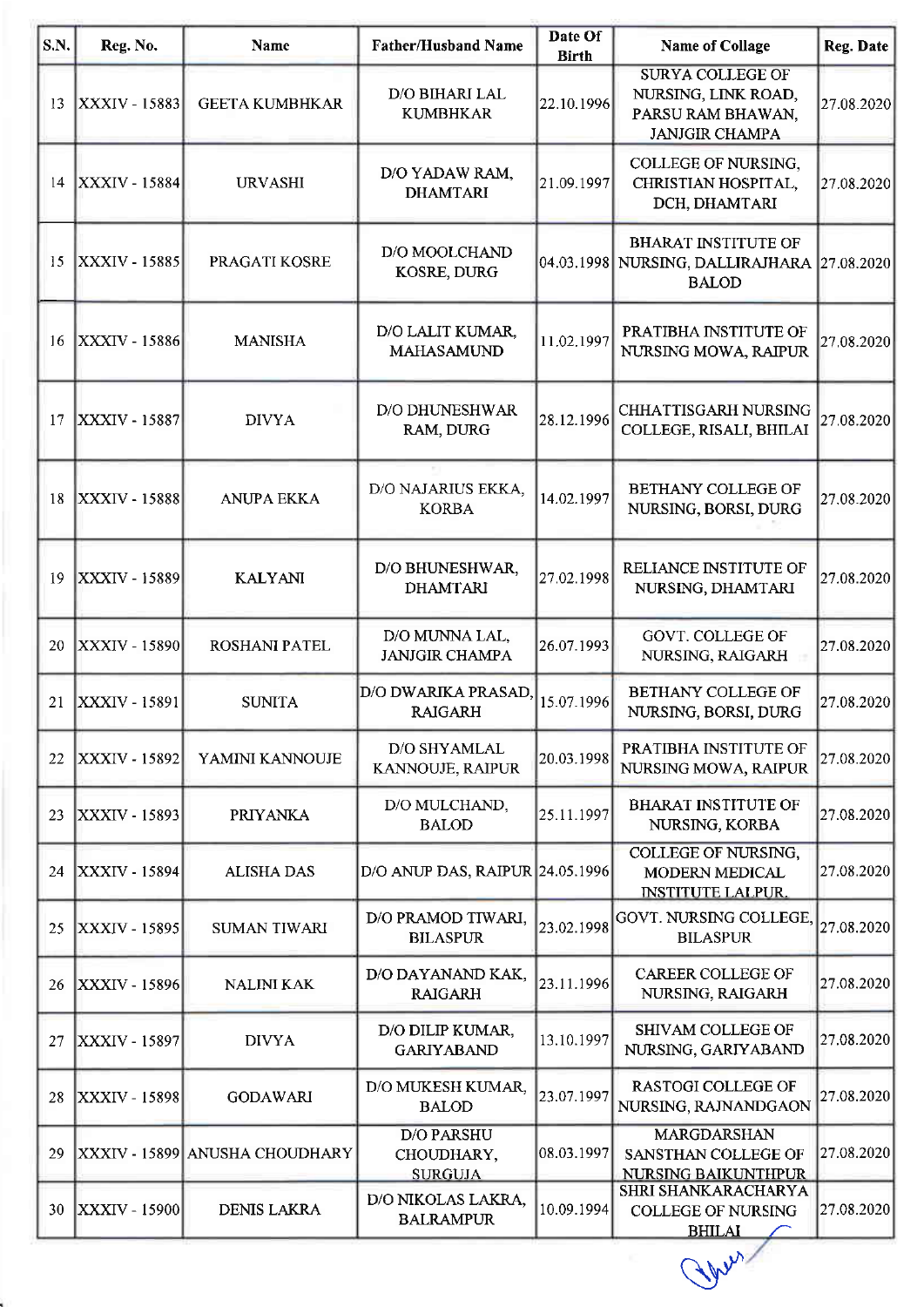| <b>S.N.</b> | Reg. No.                      | Name                  | <b>Father/Husband Name</b>                                          | Date Of<br><b>Birth</b> | <b>Name of Collage</b>                                                                    | Reg. Date  |
|-------------|-------------------------------|-----------------------|---------------------------------------------------------------------|-------------------------|-------------------------------------------------------------------------------------------|------------|
| 31          | <b>XXXIV - 15901</b>          | PREETIKA EKKA         | D/O PASCAL EKKA,<br><b>KORBA</b>                                    | 06.04.1996              | <b>MAITRI COLLEGE OF</b><br>NURSING G. E ROAD<br><b>ANJORA DURG</b>                       | 27.08.2020 |
| 32          | XXXIV - 15902                 | <b>BABITA BANJARE</b> | <b>D/O KEVAL PRASAD</b><br><b>BANJARE, JANJGIR</b><br><b>CHAMPA</b> | 22.02.1991              | <b>BILASA INSTITUTE OF</b><br><b>NURSING BILASPUR</b>                                     | 27.08.2020 |
| 33          | XXXIV - 15903                 | <b>JAYAKIRAN SONA</b> | <b>D/O KAILASHNATH</b><br>SONA, RAIPUR                              | 02.06.1996              | PRATIBHA INSTITUTE OF<br>NURSING MOWA, RAIPUR                                             | 27.08.2020 |
| 34          | <b>XXXIV - 15904</b>          | MANISHA KUMARI        | D/O SUKUL RAM,<br><b>JANJGIR CHAMPA</b>                             | 07.03.1997              | <b>GOVT. NURSING COLLEGE,</b><br><b>RAIGARH</b>                                           | 27.08.2020 |
| 35          | XXXIV - 15905                 | SONIYA SARTHI         | D/O SHRIHARI SARTHI,<br><b>SURGUJA</b>                              | 10.06.1994              | <b>GOVT. COLLEGE OF</b><br>NURSING AMBIKAPUR                                              | 27.08.2020 |
| 36          | <b>XXXIV - 15906</b>          | <b>DHARNA</b>         | D/O SUKHDEV,<br><b>DHAMTARI</b>                                     | 08.12.1996              | COLLEGE OF NURSING,<br>MODERN MEDICAL<br><b>INSTITUTE LALPUR.</b>                         | 27.08.2020 |
| 37          | XXXIV - 15907                 | <b>SAVITRI</b>        | D/O MANOHAR,<br><b>BALODABAZAR</b>                                  | 13.11.1997              | PRATIBHA INSTITUTE OF<br>NURSING MOWA, RAIPUR                                             | 27.08.2020 |
| 38          | <b>XXXIV - 15908</b>          | NEELAM LAKRA          | D/O DAYARAM LAKRA,<br><b>KORBA</b>                                  | 18.06.1998              | PRATIBHA INSTITUTE OF<br>NURSING MOWA, RAIPUR                                             | 27.08.2020 |
| 39          | XXXIV - 15909                 | SATRUPA MANDAVI       | D/O UMEND SINGH<br>MANDAVI, KANKER                                  | 13.10.1993              | PRATIBHA INSTITUTE OF<br>NURSING MOWA, RAIPUR                                             | 27.08.2020 |
| 40          | <b>XXXIV - 15910</b>          | PRINCI YADAV          | D/O PITAMBER YADAV,<br><b>JASHPUR</b>                               | [07.01.1997]            | <b>SHRI RAWATPURA</b><br><b>SARKAR INSTITUTE OF</b><br>NURSING, DHANELI,<br><b>RAIPUR</b> | 27.08.2020 |
| 41          | $\vert$ XXXIV - 15911 $\vert$ | <b>MANISHA</b>        | D/O FEKU RAM, KORBA 28.12.1997                                      |                         | APOLLO COLLEGE OF<br>NURSING, ANJORA DURG                                                 | 27.08.2020 |
| 42          | <b>XXXIV - 15912</b>          | <b>ANJALI</b>         | D/O ASHWANI KUMAR<br><b>BARMAN, JANJGIR</b><br><b>CHAMPA</b>        | 01.04.1997              | <b>GRACIOUS COLLEGE OF</b><br>NURSING, ABHANPUR<br><b>RAIPUR</b>                          | 27.08.2020 |
| 43          | XXXIV - 15913                 | PRIYA KUJUR           | D/O TYOFIL KUJUR,<br><b>BALRAMPUR</b>                               | 26.02.1996              | LT. SMT. SUDHA DEVI<br><b>MEMORIAL NURSING</b><br>COLLEGE, KABIRDHAM                      | 27.08.2020 |
| 44          | <b>XXXIV - 15914</b>          | <b>SUMAN</b>          | D/O VISHNU, BALOD                                                   | 25.07.1996              | <b>BHARAT INSTITUTE OF</b><br>NURSING, KORBA                                              | 27.08.2020 |
| 45          | XXXIV - 15915                 | <b>DAMINI</b>         | D/O ASHOK DAS, DURG 05.10.1996                                      |                         | <b>RASTOGI COLLEGE OF</b><br>NURSING, NEHRU NAGAR<br><b>BHILAI</b>                        | 27.08.2020 |
| 46          | <b>XXXIV - 15916</b>          | <b>DEEKSHA</b>        | D/O LATE GIRDHARI,<br><b>DHAMTARI</b>                               | 07.04.1998              | COLLEGE OF NURSING,<br><b>MODERN INSTITUTE</b><br>LALPUR, RAIPUR                          | 27.08.2020 |
| 47          | XXXIV - 15917                 | <b>ASHWANI</b>        | D/O PREM LAL, BALOD 09.01.1997                                      |                         | SHRISHTI COLLEGE OF<br>NURSING, RAIPUR                                                    | 27.08.2020 |
|             |                               |                       |                                                                     |                         |                                                                                           |            |

Gly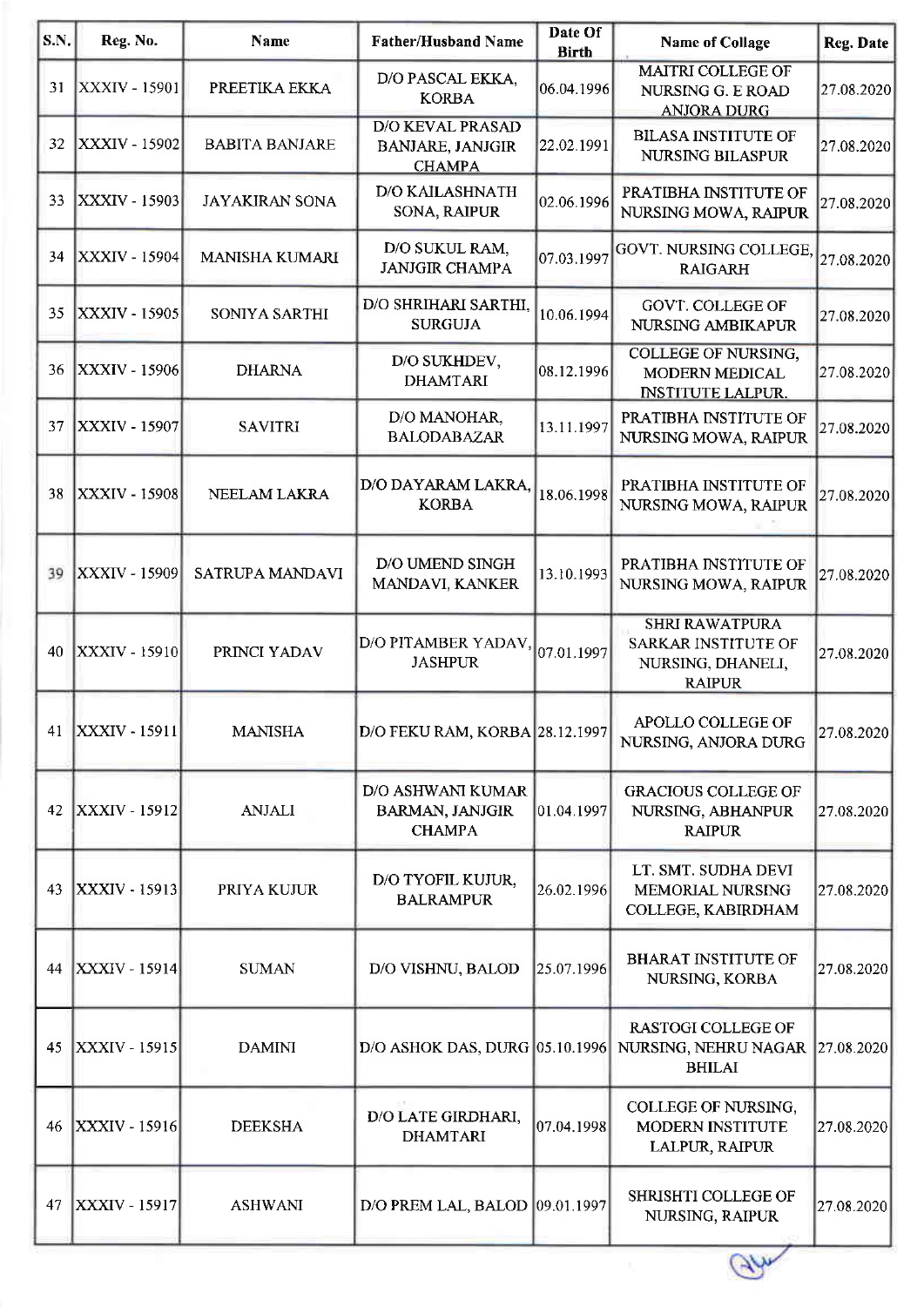| <b>S.N.</b> | Reg. No.             | <b>Name</b>                         | <b>Father/Husband Name</b>                   | Date Of<br><b>Birth</b> | <b>Name of Collage</b>                                                                     | <b>Reg. Date</b> |
|-------------|----------------------|-------------------------------------|----------------------------------------------|-------------------------|--------------------------------------------------------------------------------------------|------------------|
| 48          | XXXIV - 15918        | <b>MAMATA</b>                       | D/O PARAS RAM,<br><b>BALODABAZAR</b>         | 17.09.1997              | <b>GOVT. COLLEGE OF</b><br>NURSING, BILASPUR                                               | 27.08.2020       |
| 49          | <b>XXXIV - 15919</b> | <b>NEELU</b>                        | D/O RAMCHANDRA,<br><b>SURGUJA</b>            | 01.05.1993              | <b>GOVT. COLLEGE OF</b><br>NURSING AMBIKAPUR                                               | 27.08.2020       |
| 50          | XXXIV - 15920        | <b>KAVITA</b>                       | D/O RAM PRATAP,<br><b>SURAJPUR</b>           | 13.10.1997              | GOVT. COLLEGE OF<br>NURSING AMBIKAPUR                                                      | 27.08.2020       |
| 51          | <b>XXXIV - 15921</b> | POOJA BHAGAT                        | D/O NARAYAN RAM<br><b>BHAGAT, DURG</b>       | 22.04.1992              | RASTOGI COLLEGE OF<br>NURSING, BHILAI                                                      | 28.08.2020       |
| 52          | XXXIV - 15922        | <b>SAVITA</b>                       | D/O KRISHNA<br>SHYAMLE, KORBA                | 12.06.1997              | ORIENTAL COLLEGE OF<br>NURSING, MANIKPUR<br><b>KORBA</b>                                   | 28.08.2020       |
| 53          | <b>XXXIV - 15923</b> | <b>AKANSHAA</b>                     | D/O RAJU SINGH,<br><b>DHAMTARI</b>           | 23.02.1997              | <b>COLLEGE OF NURSING,</b><br>CHRISTIAN HOSPITAL,<br>DCH, DHAMTARI                         | 28.08.2020       |
| 54          |                      | XXXIV - 15924 TUMESHWARI KERAM      | <b>D/O KAMLESHWAR</b><br><b>KERAM, BALOD</b> |                         | <b>MARUTI INSTITUTE OF</b><br>10.07.1997 NURSING, DALLIRAJHARA, 28.08.2020<br><b>BALOD</b> |                  |
| 55          | XXXIV-15925          | <b>AARTI BAGHEL</b>                 | D/O. TIBARU RAM<br><b>BAGHEL, BASTAR</b>     | 03.05.1997              | CENTRAL INDIA COLLEGE<br>OF NURSING,<br><b>RAJNANDGAON</b>                                 | 28.08.2020       |
| 56          | XXXIV-15926          | SUPRIYA SINGH                       | <b>D/O. RAJ KUMAR</b><br>SINGH, BASTAR       | 29.05.1997              | ADESHWAR NURSING,<br><b>INSTITUTE, JAGDALPUR</b>                                           | 28.08.2020       |
| 57          | XXXIV-15927          | RAJNI KUMARI                        | D/O. RAJNI KUMARI,<br><b>KORBA</b>           | 18.10.1993              | SHRISHTI INSTITUTE OF<br>MEDICAL SCIENCE,<br><b>KORBA</b>                                  | 28.08.2020       |
| 58          | XXXIV-15928          | PRAGYA NIRMALKAR                    | D/O. RAJMAHAL<br>NIRMALKAR, KORBA            | 01.10.1997              | ORIENTAL COLLEGE OF<br>NURSING, KORBA                                                      | 28.08.2020       |
| 59          | XXXIV-15929          | RUKHSAR JAHAN                       | D/O. MOHAMMAD<br><b>HARUN</b>                | 19.02.1995              | K.B. PATEL COLLEGE OF<br>NURSING, CHIRMIRI                                                 |                  |
| 60          | XXXIV-15930          | RANJNA MARKAM                       | D/O. RAJA RAM<br>MARKAM, KANKER              | 23.07.1997              | ADESHWAR NURSING,<br><b>INSTITUTE, KANKER</b>                                              | 28.08.2020       |
| 61          | XXXIV-15931          | <b>DIVYA THAKUR</b>                 | D/O. KANTA THAKUR,<br><b>KANKER</b>          | 04.04.1996              | SHRI SHANKARACHARYA<br>COLLEGE OF NURSING,<br><b>BHILAI</b>                                | 28.08.2020       |
| 62          | XXXIV-15932          | ANJANA KANWAR                       | D/O. NIRANJAN SINGH,<br><b>KORBA</b>         | 01.07.1997              | <b>GOVT. COLLEGE OF</b><br>NURSING, RAIGHARH                                               | 28.08.2020       |
| 63          | XXXIV-15933          | MEGHA GOSWAMI                       | D/O. SHANKAR GIRI<br>GOSHWAMI, KORBA         | 05.08.1997              | <b>GOVT. COLLEGE OF</b><br>NURSING, RAIGHARH                                               | 28.08.2020       |
| 64          | XXXIV-15934          | <b>DHANESHWARI</b><br><b>KANWAR</b> | D/O. ITWAR SINGH<br>KANWAR, KORBA            | 28.05.1998              | <b>GOVT. COLLEGE OF</b><br>NURSING, RAIGHARH                                               | 28.08.2020       |
| 65          | XXXIV-15935          | <b>ANURADHA CHOUHAN</b>             | D/O. PARAS RAM<br>CHOUHAN, KORBA             | 05.02.1997              | <b>SHRISHTI INSTITUTE OF</b><br>MEDICAL SCIENCE,<br><b>KORBA</b>                           | 28.08.2020       |
| 66          | XXXIV-15936          | <b>MANJU KOMRE</b>                  | D/O. SHIVLAL<br>KOMRE, KANKER                | 02.09.1997              | <b>BHARTI INSTITUTE OF</b><br>NURSING, BALOD                                               | 28.08.2020       |
| 67          | XXXIV-15937          | SANGEETA DUGGA                      | D/O. CHANDAN RAM,<br><b>KANKER</b>           | 08.06.1996              | <b>BHARTI INSTITUTE OF</b><br>NURSING, BALOD                                               | 28.08.2020       |
| 68          | XXXIV-15938          | <b>LUCKY MANHARE</b>                | D/O. HARISHANKAR,<br><b>BALOD</b>            | 24.04.1997<br>7         | DISHA INSTITUTE OF<br>MEDICAL SCIENCE,<br><b>RAIPUR</b>                                    | 28.08.2020       |
| 69          | XXXIV-15939          | <b>GORITA MANHARE</b>               | D/O. HARISHANKAER,<br><b>BALODDA BAZAR</b>   | 12.01.1996              | DISHA INSTITUTE OF<br>MEDICAL SCIENCE,<br><b>RAIPUR</b>                                    | 28.08.2020       |
| 70          | XXXIV-15940          | KHUSHBOO MANJHI                     | D/O. OMPRAKASH<br>MANJHI, M.P.               | 17.03.1995              | <b>COLLEGE OF NURSING</b><br>APOLLO HOSPITAL,<br><b>BILASPUR</b>                           | 28.08.2020       |
|             |                      |                                     |                                              |                         |                                                                                            |                  |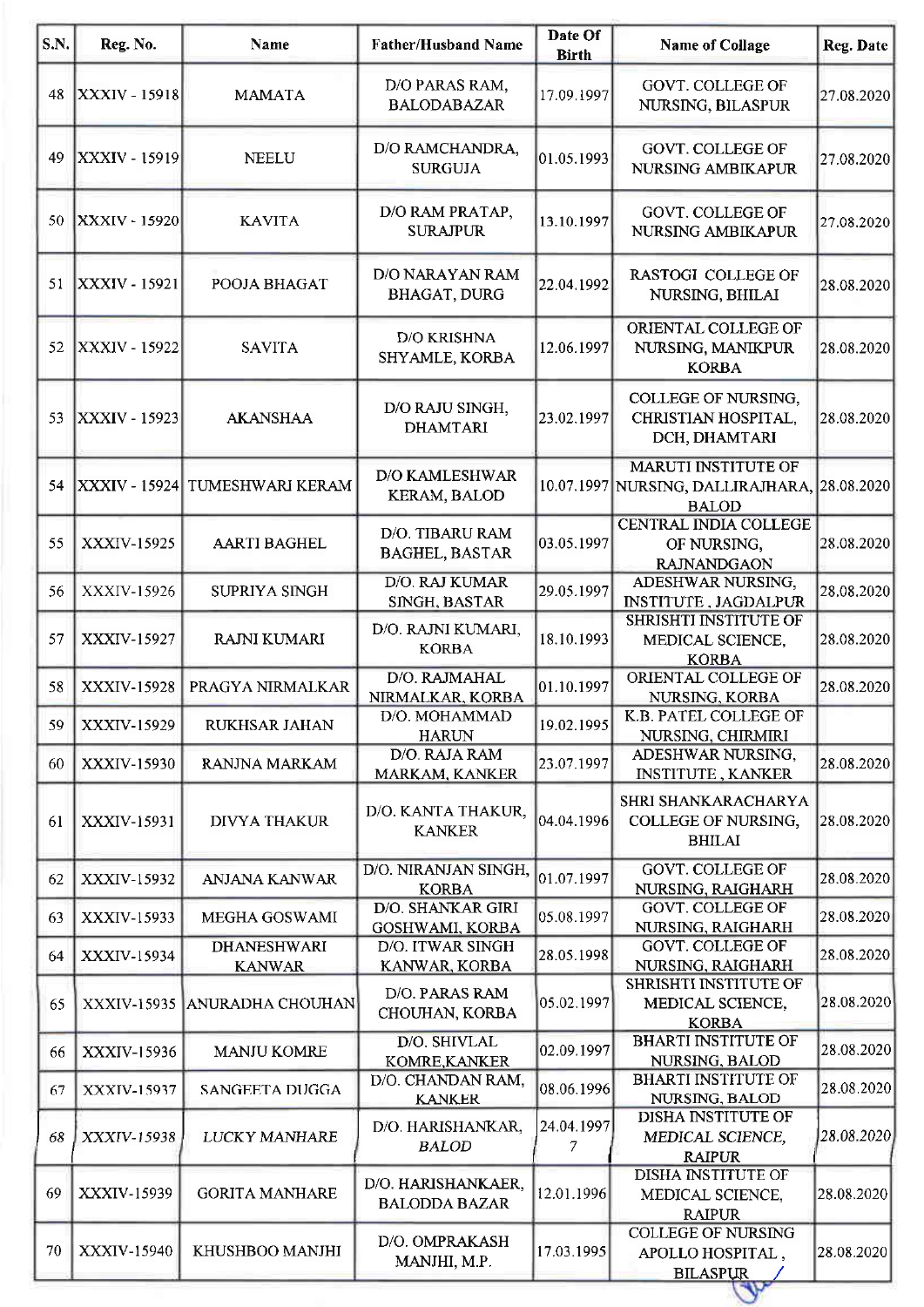| S.N. | Reg. No.           | <b>Name</b>                          | <b>Father/Husband Name</b>                          | Date Of<br><b>Birth</b> | <b>Name of Collage</b>                                                    | Reg. Date  |
|------|--------------------|--------------------------------------|-----------------------------------------------------|-------------------------|---------------------------------------------------------------------------|------------|
| 71   | XXXIV-15941        | <b>ALICE XALXO</b>                   | D/O. ANAND PRAKASH<br><b>XALXO</b>                  | 02.01.1996              | PRATIBHA INSTITUTE OF<br>NURSING, RAIPUR                                  | 28.08.2020 |
| 72   | XXXIV-15942        | <b>NITU</b>                          | D/O. ISHWARI, RAIPUR                                | 01.04.1997              | PRATIBHA INSTITUTE OF<br>NURSING, RAIPUR                                  | 28.08.2020 |
| 73   | XXXIV-15943        | <b>SUNITA</b>                        | D/O. CHERANGU,<br><b>BASTAR</b>                     | 10.01.1994              | CENTRAL INDIA COLLEGE<br>OF NURSING,<br><b>RAJNANDGAON</b>                | 28.08.2020 |
| 74   | XXXIV-15944        | <b>USHA KANWAR</b>                   | <b>D/O. SUKH SINGH</b><br>KANWAR, KORBA             | 20.05.1996              | <b>SCHOPE COLLEGE OF</b><br><b>NURSING, RAIPUR</b>                        | 28.08.2020 |
| 75   | XXXIV-15945        | <b>MANJU KURREY</b>                  | D/O. CHAND RAM                                      | 28.01.1998              | C.G. COLLEGE OF<br>NURSING, RAIPUR                                        | 28.08.2020 |
| 76   | XXXIV-15946        | CHANDRIKKA NETAM                     | D/O. PHOOL SINGH<br>NETAM, BASTER                   | 11.12.1994              | <b>SCHOPE COLLEGE OF</b><br><b>NURSING, RAIPUR</b>                        | 28.08.2020 |
| 77   | XXXIV-15947        | DEEPA VERMA                          | D/O. SANTOSH<br>KANWAR, BALODA<br><b>BAZAR</b>      | 05.01.1998              | <b>GOVT. COLLEGE OF</b><br>NURSING, RAIPUR                                | 28.08.2020 |
| 78   | XXXIV-15948        | <b>BHARTI SAHU</b>                   | D/O. SUKHRAM,<br><b>KABIRDHAM</b>                   | 17.03.1996              | SANDIPANI ACADEMY,<br><b>DURG</b>                                         | 28.08.2020 |
| 79   | XXXIV-15949        | <b>SHOBHIYA</b><br><b>CHANDRAKAR</b> | D/O. HULAS RAM<br>CHANDRAKAR,<br><b>MAHASAMUND</b>  | 23.02.1998              | GOVT. COLLEGE OF<br>NURSING, BILASPUR                                     | 28.08.2020 |
| 80   | XXXIV-15950        | PREETI TIWARI                        | D/O. GHANSHYAM<br>PRASAD, DHAMTARI                  | 24.03.1997              | <b>COLLEGE OF NURSING</b><br>MODERN MEDICAL<br><b>INSTITUTE, RAIPUR</b>   | 28.08.2020 |
| 81   | XXXIV-15951        | YUKTI PRABHA<br><b>KURREY</b>        | D/O. BUDHURAM<br>KURREY, RAIGARH                    | 11.06.1997              | MAA MANGALA COLLEGE<br>OF NURSING, RAIGARH                                | 28.08.2020 |
| 82   | <b>XXXIV-15952</b> | MAHESHWARI SINHA                     | D/O. DEVNATH RAM,<br><b>BALOD</b>                   | 28.06.1994              | <b>BHARTI INSTITUTE OF</b><br>NURSING, BALOD                              | 28.08.2020 |
| 83   | XXXIV-15953        | <b>ARTI SINHA</b>                    | D/O. RAJU RAM, BALOD 06.05.1997                     |                         | <b>BHARTI INSTITUTE OF</b><br>NURSING, BALOD                              | 28.08.2020 |
| 84   | XXXIV-15954        | APURVA SWARNKAR                      | D/O. KUMAR<br>SWARNKAR, KORBA                       | 12.02.1999<br>7         | SHRISHTI INSTITUTE OF<br>MEDICAL SCIENCE,<br><b>KORBA</b>                 | 28.08.2020 |
| 85   | XXXIV-15955        | <b>RITU BAMBOLE</b>                  | D/O. VIJAY BAMBOLE,<br><b>KORBA</b>                 | 03.12.1998              | SHRISHTI INSTITUTE OF<br>MEDICAL SCIENCE,<br><b>KORBA</b>                 | 28.08.2020 |
| 86   | XXXIV-15956        | <b>AILINE KULLU</b>                  | D/O. TIMOTHI KULLU,<br><b>JASHPUR</b>               | 12.06.1996              | ORIENTAL COLLEGE OF<br>NURSING, KORBA                                     | 28.08.2020 |
| 87   | XXXIV-15957        | <b>ANITA YADAV</b>                   | D/O. KKUMAR YADAV,<br><b>KORBA</b>                  | 17.04.1995              | <b>SHRISHTI INSTITUTE OF</b><br>MEDICAL SCIENCE,<br><b>KORBA</b>          | 28.08.2020 |
| 88   | XXXIV-15958        | <b>ASHA</b>                          | D/O. RAY SINGH,<br><b>KORIYA</b>                    | 21.05.1997              | <b>GOVT. COLLEGE OF</b><br>NURSING, BILASPUR                              | 28.08.2020 |
| 89   | XXXIV-15959        | <b>RASHMI PATEL</b>                  | D/O. DEVENDRA<br>PATEL, JAGDALPUR                   | 06.07.1998              | <b>BODHNI DEVI NURSING</b><br><b>INSTITUTE, JAGDALPUR</b>                 | 28.08.2020 |
| 90   | XXXIV-15960        | PRAGATI SAHU                         | D/O. JIVAN LAL SAHU,<br><b>DURG</b>                 | 02.06.1997              | <b>JAGADGURU</b><br>SHANKARACHARYA<br><b>COLLEGE OF</b><br>NURSING.RAIPUR | 28.08.2020 |
| 91   | XXXIV-15961        | <b>VIKAS</b>                         | D/O. SHIVNARAYAN,<br><b>BIJAPUR</b>                 | 08.02.1997              | APOLLO COLLEGE OF<br>NURSING, DURG                                        | 28.08.2020 |
| 92   | XXXIV-15962        | SANKYA KUMARI                        | D/O. BHARAT LAL, M.P.                               | 15.05.1994              | SHRI CHANDRA NURSING,<br><b>DURG</b>                                      | 28.08.2020 |
| 93   | XXXIV-15963        | SUSHMITA LATHIYA                     | D/O. JAGAT RAM<br>LATHIYA, JANJGIR<br><b>CHAMPA</b> | 29.01.1997              | <b>SURYA COLLEGE OF</b><br>NURSING,<br><b>JANJGIRCHAMPA</b>               | 28.08.2020 |
| 94   | XXXIV-15964        | URVASHI VERMA                        | D/O. RAMJAG VERMA,<br><b>JANJGIR</b>                | 29.04.1998              | <b>GOVT. COLLEGE OF</b><br>NURSING, RAIGARH                               | 28.08.2020 |
| 95   | XXXIV-15965        | AMESHWARI                            | D/O. SHYAMLAL,<br><b>KANKER</b>                     | 10.06.1996              | GOVT. COLLEGE OF<br>NURSING, DURG                                         | 28.08.2020 |
| 96   | XXXIV-15966        | <b>MANJU</b>                         | D/O. GANPAT LAL,<br><b>KORBA</b>                    | 21.04.1995              | <b>GOVT. COLLEGE OF</b><br>NURSING, DURG                                  | 28.08.2020 |
|      |                    |                                      |                                                     |                         | 414                                                                       |            |